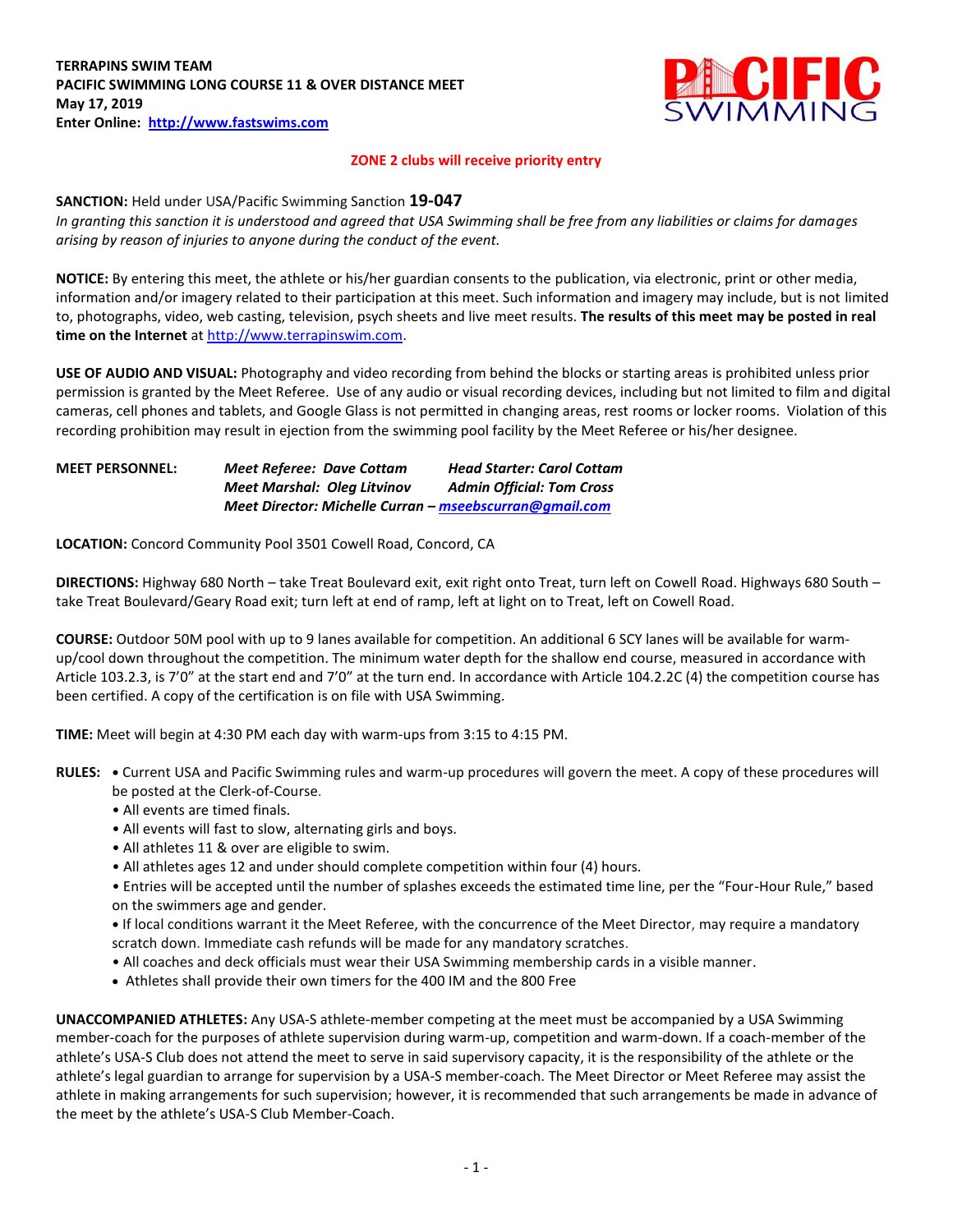**RACING STARTS:** Athletes must be certified by a USA-S member-coach as being proficient in performing a racing start or must start the race in the water. It is the responsibility of the athlete or the athlete's legal guardian to ensure compliance with this requirement.

# **RESTRICTIONS:**

- Smoking and the use of other tobacco products is prohibited on the pool deck, in the locker rooms, in spectator seating, on standing areas and in all areas used by athletes, during the meet and during warm-up periods.
- Sale and use of alcoholic beverages are prohibited in all areas of the meet venue.
- No glass containers are allowed in the meet venue.
- No propane heater is permitted except for snack bar/meet operations.
- All shelters must be properly secured.
- Deck changes are prohibited.

• Destructive devices, to include but not limited to, explosive devices and equipment, firearms (open or concealed), blades, knives, mace, stun guns and blunt objects are strictly prohibited in the swimming facility and its surrounding areas. If observed, the Meet Referee or his/her designee may ask that these devices be stored safely away from the public or removed from the facility. Noncompliance may result in the reporting to law enforcement authorities and ejection from the facility. Law enforcement officers (LEO) are exempt per applicable laws.

 Operation of a drone, or any other flying apparatus, is prohibited over the venue (pools, athlete/coach areas, spectator areas and open ceiling locker rooms) any time athletes, coaches, officials and/or spectators are present.

- Coaches, parents and siblings may not use the pool.
- No athlete canopy set up on the pool deck.
- No athlete set up prior to 3:00 pm. All athlete canopies MUST be on the grass area only.

**ELIGIBILITY:** • Athletes must be current members of USA-S and enter their name and registration number on the meet entry card as they are shown on their Registration Card. If this is not done, it may be difficult to match the athlete with the registration and times database. The meet host will check all athlete registrations against the SWIMS database and if not found to be registered, the Meet Director shall accept the registration at the meet (a \$10 surcharge will be added to the regular registration fee). Duplicate registrations will be refunded by mail.

• Entries with **"NO TIME" will be ACCEPTED.**

• Entry times submitted for this meet will be checked against a computer database and may be changed in accordance with Pacific Swimming Entry Time Verification Procedures.

- Disabled athletes are welcome to attend this meet and should contact the Meet Director or Meet Referee regarding any special accommodations on entry times and seeding per Pacific Swimming policy.
- All athletes 11 years of age and over may compete in the meet for time only, no awards.
- The athlete's age will be the age of the athlete on the first day of the meet.

**ENTRY PRIORITY:** Meet entries will not be accepted any earlier than *April 13, 2019*. Entries from members of year-round Zone 2 clubs postmarked or entered online by 11:59 PM. on *April 20, 2019* will be given 1st priority acceptance. Entries from members of all Zone 2 clubs (year-round and seasonal) postmarked or entered online between 12:00 AM on *April 21, 2019* and 11:59 PM on *April 27, 2019* will be given 2nd priority acceptance. All entries from Zone 2, all other Pacific LSC Zones and other LSC's, either postmarked, entered online, or hand delivered by the entry deadline will be considered in the order that they were received.

**ENTRY FEES:** \$4.00 per event plus a \$10.00 participation fee per athlete. Entries will be rejected if payment is not sent at time of request. No refunds will be made, except mandatory scratch downs.

**ONLINE ENTRIES:** You may enter this meet online or by U.S. mail. To enter online go to **[http://www.fastswims.com](http://www.fastswims.com/)** to receive an immediate entry confirmation. This method requires payment by credit card. FastSwims charges a processing fee for this service, 6.5% of the total Entry Fees plus \$0.75 per transaction, regardless of number of athletes. Please note that the processing fee is a separate fee from the Entry Fees. If you do not wish to pay the processing fee, enter the meet using a mail entry. Entering online is a convenience, is completely voluntary, and is in no way required or expected of an athlete by Pacific Swimming. Online entries will be accepted through **Saturday, May 4, 2019** or until the meet has reached capacity, whichever comes first. LATE ENTRIES WILL NOT BE ACCEPTED. NO REFUNDS.

**MAILED OR HAND DELIVERED ENTRIES**: Entries must be on the attached consolidated entry form. Forms must be filled out completely and printed clearly with athlete's best time. Entries must be postmarked by midnight, Friday May 3, 2019 or hand delivered by 6:30 p.m. on Friday May 3, 2019. No late entries will be accepted. Requests for confirmation of receipt of entries should include a self-addressed envelope.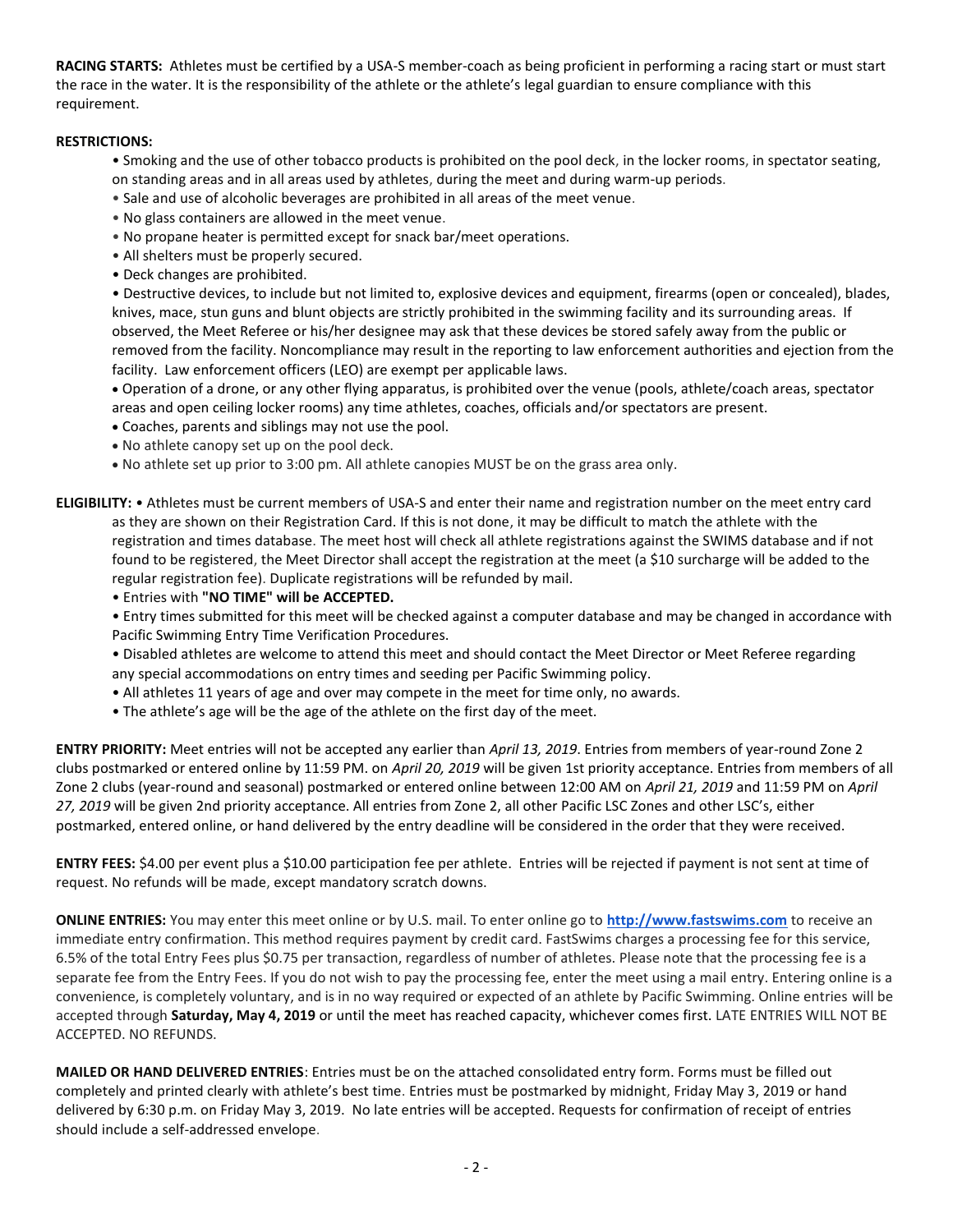## **Make check payable to**: Terrapins Swim Team

**Mail/Hand entries to**: Terrapins Swim Team P.O. Box 21127, Concord, CA 94521 **OR** Hand deliver entries to: Terrapins Coaching Staff between 4-6:30 pm at 3501 Cowell Road, Concord, CA 94518

**CHECK-IN:** The meet will be deck seeded. Athletes must check-in at the Clerk-of-Course. No event shall be closed more than 30 minutes before the scheduled start of the session. Close of check-in for all individual events shall be no more than 60 minutes before the estimated time of the start of the first heat of the event. Athletes who do not check in will not be seeded and will not be allowed to compete in that event.

**SCRATCHES:** Any athletes not reporting for or competing in an individual timed final event that they have checked in for shall not be penalized.

### **AWARDS:** None.

**ADMISSION:** Free psych sheet posted on TERA website 2 days prior to the meet. Limited programs for sale for a reasonable fee at the meet.

**SNACK BAR & HOSPITALITY:** A snack bar will be available throughout the competition. Coaches and working deck officials will be provided a light meal. Hospitality will serve refreshments to timers and volunteers.

**MISCELLANEOUS:** No overnight parking is allowed. Facilities will not be provided after meet hours. **Facility will open at 3:00 PM on Friday.**

**MINIMUM OFFICIALS:** The Meet Referee shall conduct an inventory of Officials and shall compare the number of athletes entered against the number of Officials that worked representing each team per day of the meet. Those clubs who have not provided sufficient Officials in a day of the meet, in accordance with the table below, will be fined \$100 per missing Official per day.

| Club athlete entered in session | <b>Trained and carded officials requested</b> |
|---------------------------------|-----------------------------------------------|
| $1 - 10$                        |                                               |
| 11-25                           |                                               |
| 26-50                           |                                               |
| 51-75                           |                                               |
| 76-100                          |                                               |
| Every 20 Athletes over 100      |                                               |

### **EVENTS**

| <b>EVENT#</b> | Friday, May 17   | <b>EVENT#</b> |  |  |
|---------------|------------------|---------------|--|--|
|               | 11 & OV 400 IM   |               |  |  |
|               | 11 & OV 800 Free |               |  |  |

**\*Athletes shall provide their own timers for the 400 IM and the 800 Free**